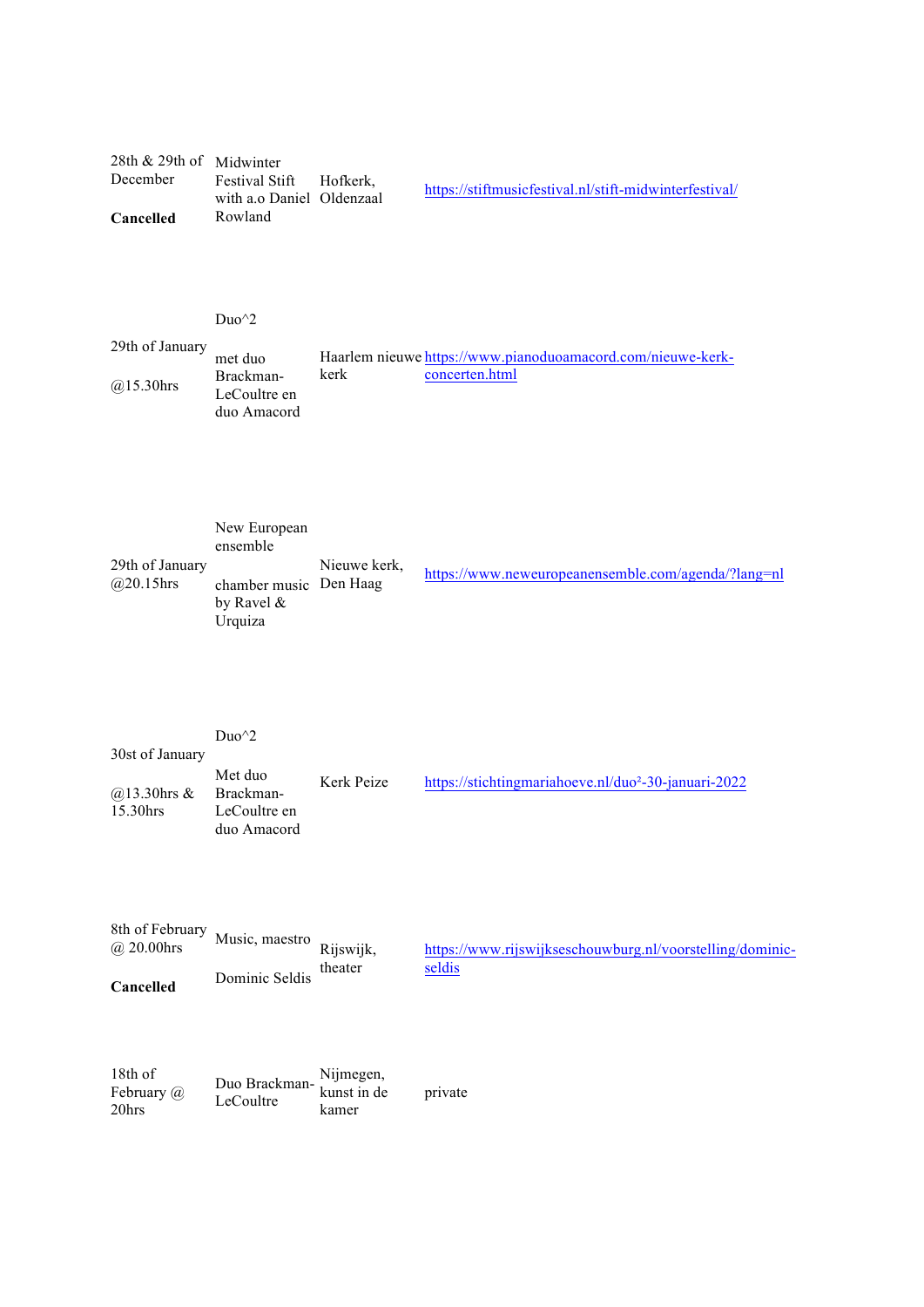| 20st of<br>February @<br>15hrs    | Duo Brackman-<br>LeCoultre                                                         | Villa Rams<br>Woerthe,<br>Steenwijk                         | https://www.muziekinstrumentenfonds.nl/page/11552/concert-<br>museumhuis-rams-woerthe?taal=nl                                                   |
|-----------------------------------|------------------------------------------------------------------------------------|-------------------------------------------------------------|-------------------------------------------------------------------------------------------------------------------------------------------------|
| 1st of<br>March@20hrs             | LeCoultre                                                                          | Duo Brackman- Nijverdal, kunst<br>in de kamer               | private                                                                                                                                         |
| 5th of March @ Hermitage<br>20hrs | kwartet                                                                            | Oldeberkoop                                                 | https://www.muziekopstapel.nl/                                                                                                                  |
| 10 - 18th of<br>March             | Symphonic<br>cinema                                                                | Tour (see<br>website link for<br>exact dates and<br>places) | https://www.neweuropeanensemble.com/agenda/?lang=nl                                                                                             |
| 11th of March<br>$@20.15$ hrs     | Music, Maestro Hoogeveen                                                           |                                                             | https://www.musicmaestro.nl/shows                                                                                                               |
| 12th of March<br>$@20.15$ hrs     | Music Maestro Vlaardingen                                                          |                                                             | https://www.musicmaestro.nl/shows                                                                                                               |
| 19th of March<br>@ 11.30hrs       | Mini-opera voor Weesp<br>kinderen                                                  |                                                             | https://www.chambermusicweesp.nl/festival-2022-zaterdag-<br>opera                                                                               |
| 25th of March<br>$(a)$ 20.15hrs   | Music, Maestro Hoofddorp                                                           |                                                             | https://www.musicmaestro.nl/shows                                                                                                               |
| 28th of March<br>$\omega$ 20hrs   | Duo Brackman-<br>LeCoultre                                                         | Achterhoek,<br>kunst in de<br>kamer                         | private                                                                                                                                         |
| 29th of March<br>$\omega$ 20hrs   | Vrede &<br>afscheid with<br>Willem Stam,<br>cello and<br>Helena van<br>Heel, voice | Oosterkerk,<br>Amsterdam                                    | https://www.oosterkerk-<br>amsterdam.nl/event/afscheidsconcerten-helena-van-heel-<br>wasim-arslan-daan-verlaan-e-a-ontmoetingen-vrede-afscheid/ |